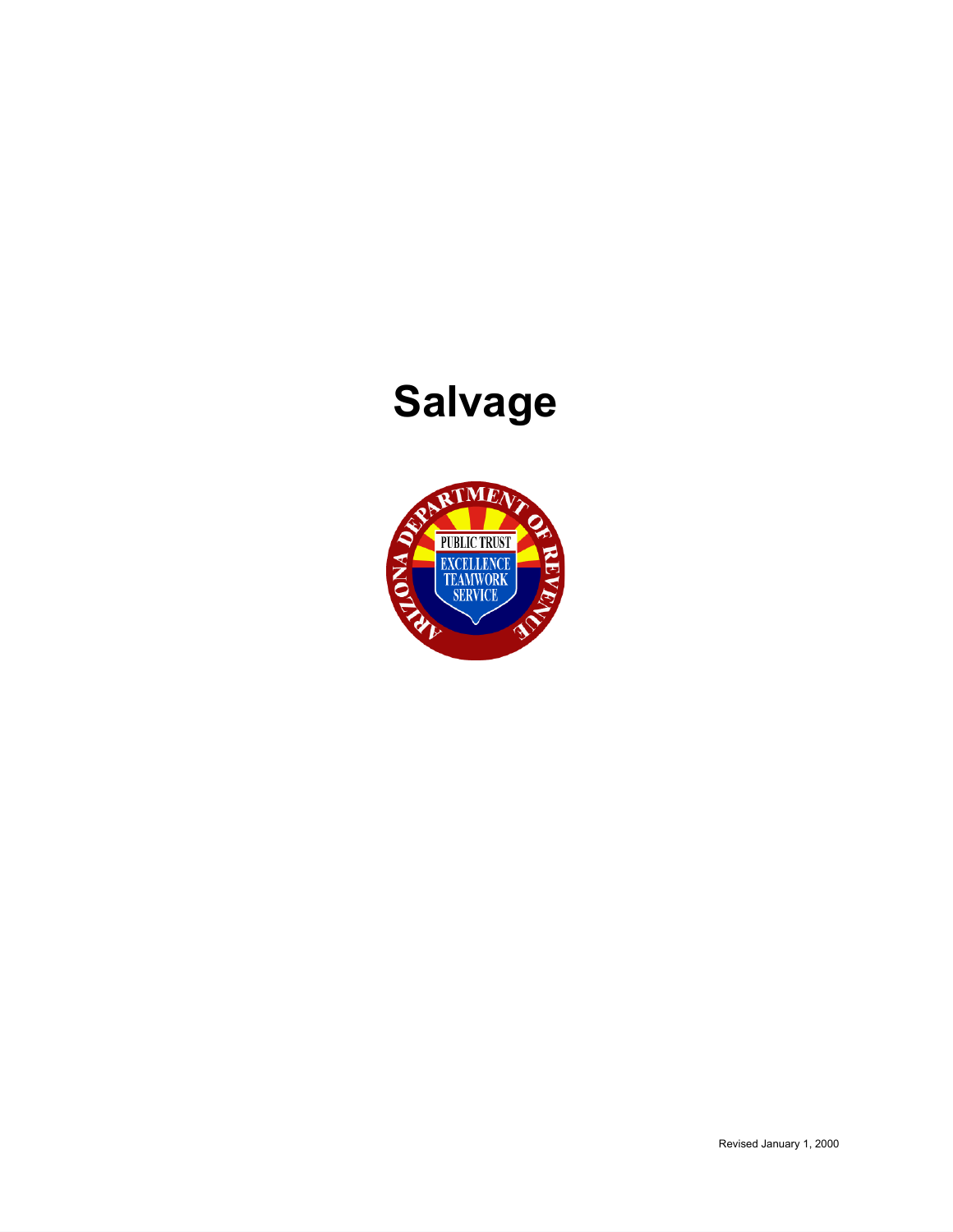## **Salvage Structure Defined**

There are several dictionary definitions of salvage. The one that most closely approximates the use of the term for property tax purposes is "something extracted (as from rubbish) as valuable or useful." Consistent with this definition for property tax purposes, the value of a salvage structure will be the estimated value of the recoverable components less the cost of demolition and recovery.

Salvage value may increase or decrease from one year to the next, but the value change is not directly related to construction costs. Decreasing value commonly is attributed to deterioration of components due to lack of care, aging, weathering, or vandalism. Increasing values relate to the market value of recoverable components.

An improvement may be designated and classified as a salvage structure when one or more of the following conditions exist:

- 1. Uninhabitable. An uninhabitable structure is a structure designed or intended to be used either for living, sleeping or eating which is no longer capable of providing the needs for habitation.
- 2. Unusable. An unusable structure is a structure that is unsafe to live in, to store items in, to work in or to use for any other useful purpose.
- 3. Condemned. A condemned structure is a structure that has been officially declared unsafe, unfit for occupancy or unfit for use. Condemnation is usually initiated by local authorities on the basis of local building codes and regulations.

## **Legal Class**

As outlined above, salvage improvements are "uninhabitable, unusable or condemned structures." Salvage structures will be included in Legal Class 2 and assessed at 16% of full cash value.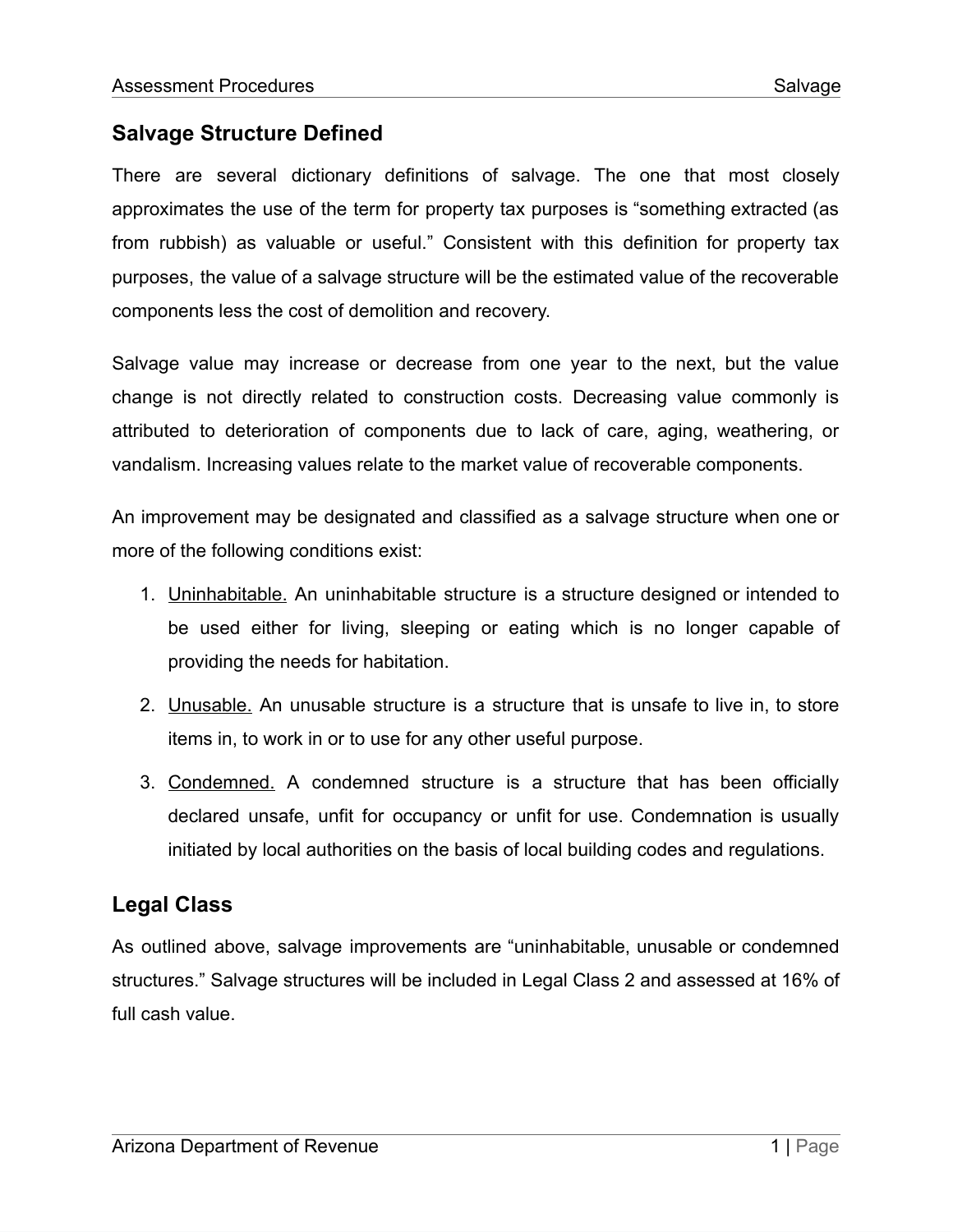In the construction cost system, model numbers with 9 in the fourth position (Example 0109) indicate that this improvement is salvage only. In some instances however, a parcel may include both usable and unusable improvements. In such instances, it is essential that only the unusable improvements be identified as salvage structures. Whether there are one or several salvage structures existing on a parcel, it is important that assessor personnel have the capability of designating specific structures.

To identify and designate individual structures as salvage, the first three digits of the improvement model number will be used and a "9" will be entered as the fourth digit in the improvement model number. For example: an 0103 structure that has deteriorated or been damaged to the extent that it is no longer usable will become 0109. A 1513 structure that is no longer usable will become 1519. This procedure will identify the use for which the building was designed as well as the identification of salvage structures.

# **Entering Data Pertaining to Salvage Property**

- 1. Access PT50 to update the computer file; change legal class to 2.
- 2. Gain access to PC01, with menu, request "improvement maintenance" and select "change" from that option. (Illustration A).
- 3. Press "PF5 = base factors". This brings up the base factors screen (Illustration B)
- 4. Change "base model" fourth digit to "9" indicating salvage. In making this change, obsolescence will change to 95 and the message "Warning - obsolescence defaults to 95%- Press enter to accept" prints across the bottom of the screen. (Illustration C). The appraiser has the option of entering a different obsolescence factor if needed, but in no case will an obsolescence factor of less than 80 percent be accepted under designation of salvage property. Press "enter" to accept. This changes the assessable full cash value to the salvage amount (Illustration D).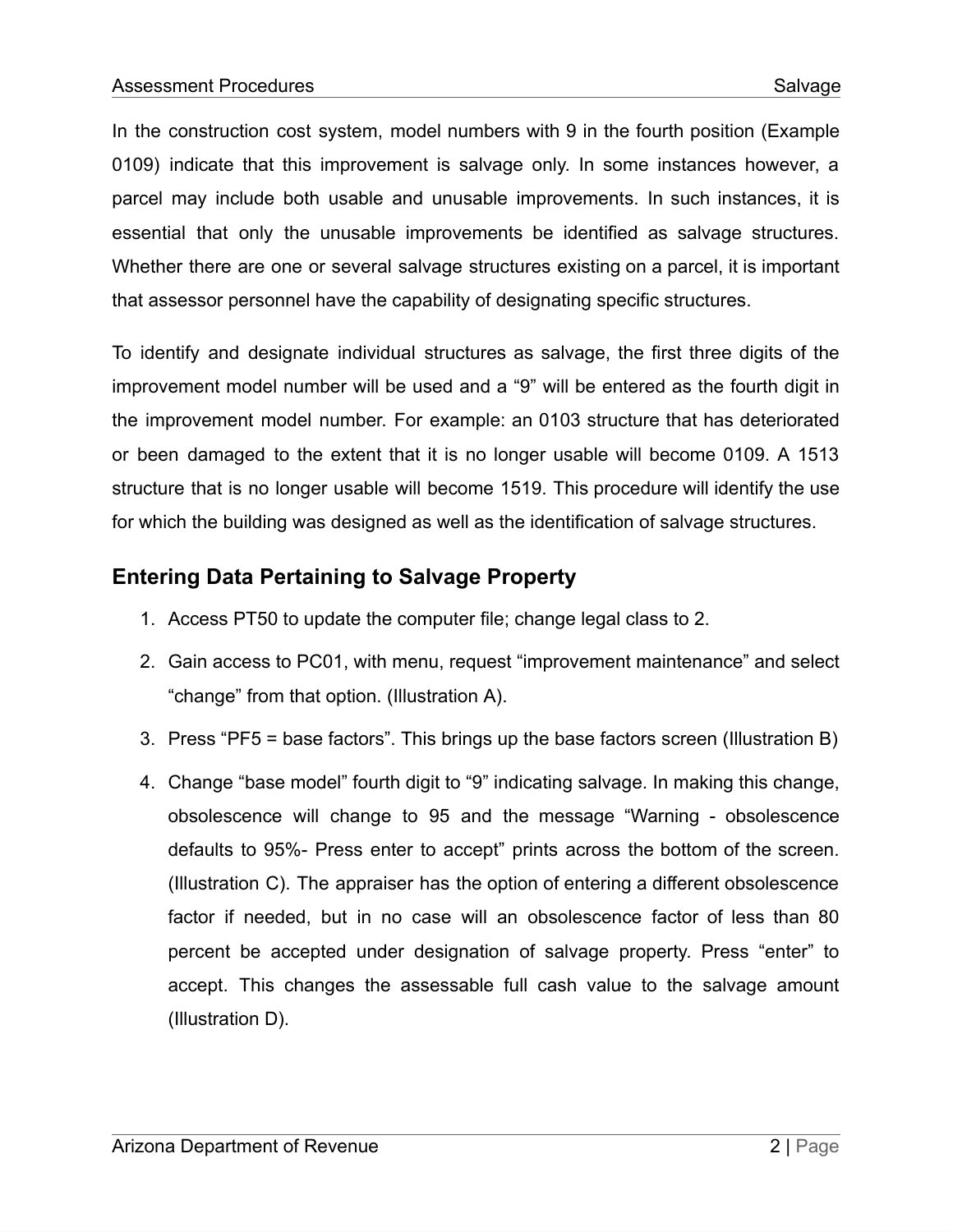5. Press "PF6 = save improvements". This will bring up change screen showing the assessable FCV at salvage value. (Illustration E). Press "enter" to save improvement. This completes the transaction.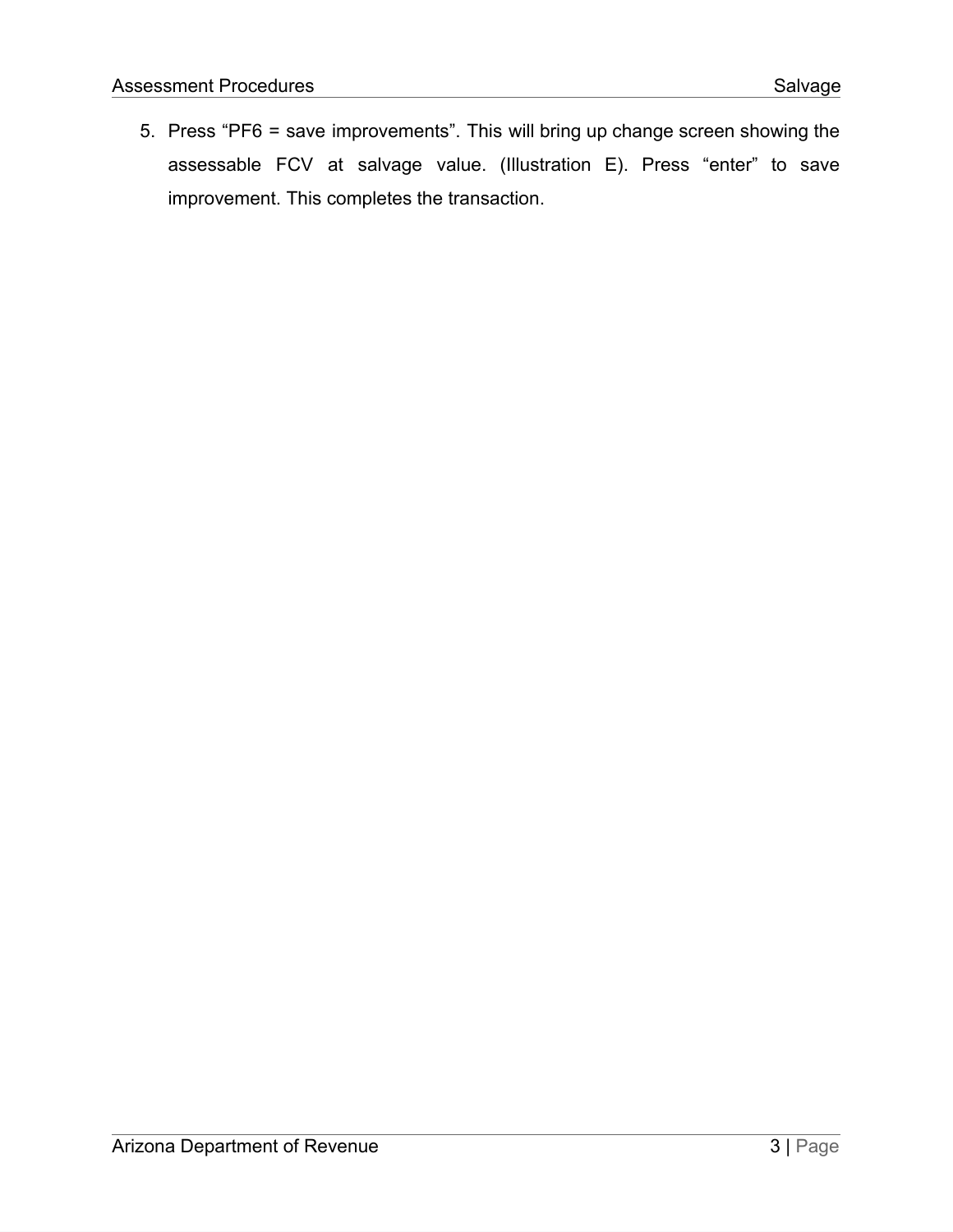#### **ILLUSTRATION A**

| <b>IMPROVEMENT GENERAL INFO</b><br><b>CHANGE</b> |                                                                                    | PROPERTY INTERACTIVE INTERFACE<br>CONSTRUCTION<br><b>COST MODEL</b> | PANEL: MPC1101<br>DATE: *CURRDATE |  |
|--------------------------------------------------|------------------------------------------------------------------------------------|---------------------------------------------------------------------|-----------------------------------|--|
|                                                  | PARCELID: <i>XX XXX XX XXX X X</i><br>COBK MP PARSC                                | XXXX<br>ХX<br><b>SECT</b><br>IMPR                                   | FUTURE-YEAR-<br><b>TAX YEAR</b>   |  |
|                                                  | <b>IPR OWNER:</b><br><b>APPRAISAL DATE:</b>                                        | xх<br>01 01<br>mm dd<br>YY                                          |                                   |  |
|                                                  | <b>APPRAISER NO:</b>                                                               | 98765                                                               |                                   |  |
|                                                  | <b>NEEDS REVIEW:</b>                                                               | 0                                                                   |                                   |  |
| <b>COST MARKET FCV:</b><br>LOC REPL FCV:         |                                                                                    | <b>REPLACEMENT FCV:</b><br><b>ASSESSABLE FCV:</b>                   |                                   |  |
| $PF2 = PT50$                                     | <b>PRESS "ENTER" TO SAVE IMPROVEMENT</b><br>$PF3 = EXIT$<br><b>PF4 = MAIN MENU</b> | <b>PF5 = BASE FACTORS</b><br>$PFG = IMPR DEC$                       | $PF7 = IPR$ OWNER                 |  |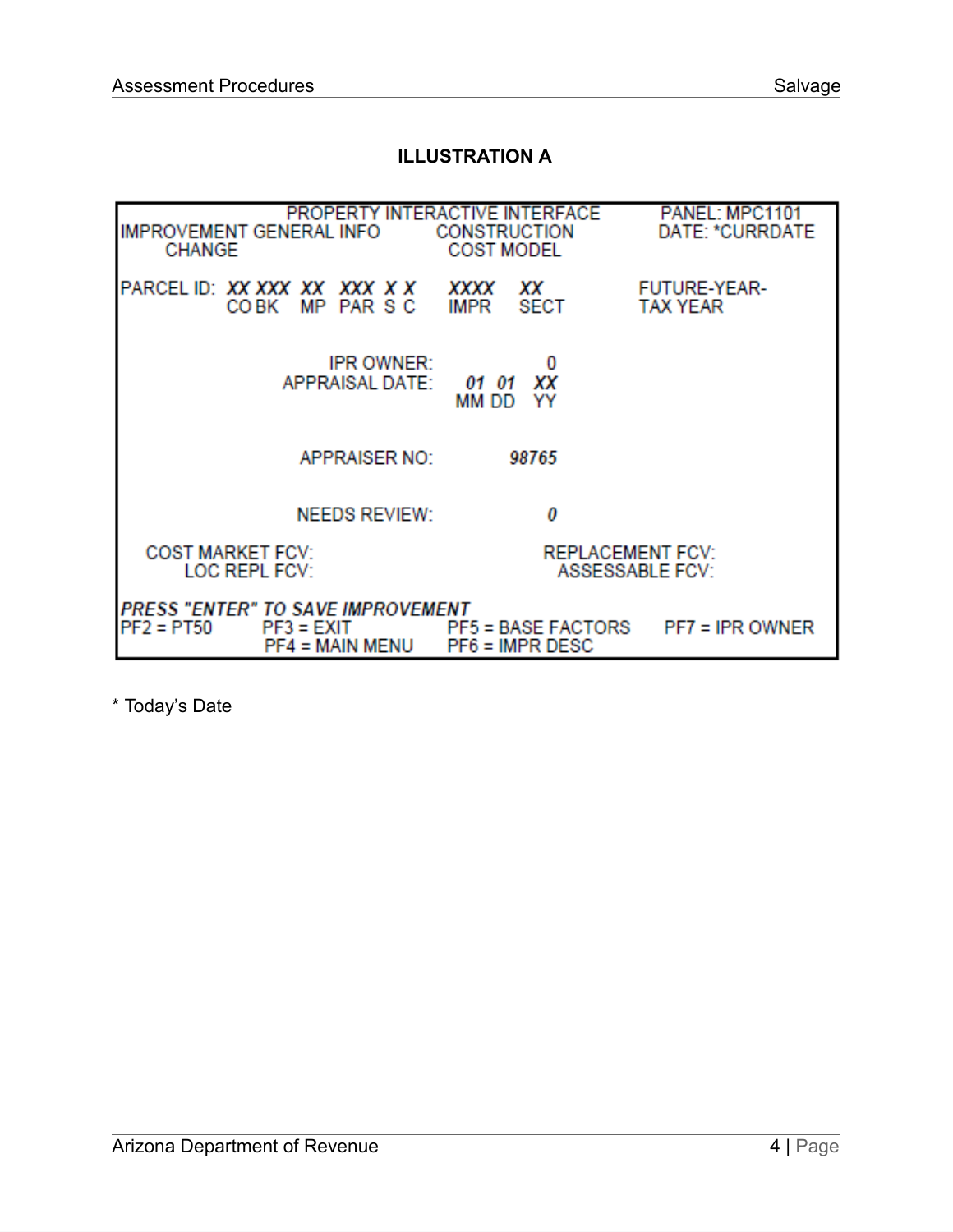#### **ILLUSTRATION B**

| <b>IMPROVEMENT</b><br><b>BASE FACTORS</b>       | PROPERTY INTERACTIVE INTERFACE PANEL: MPC2101<br>CONSTRUCTION COST MODEL |                                              | DATE: *CURRDATE                                                |
|-------------------------------------------------|--------------------------------------------------------------------------|----------------------------------------------|----------------------------------------------------------------|
| IMPROVEMENT: 07 111 11 111 8 0002 01            |                                                                          | 200X                                         | COST-YEAR: TAX-YEAR<br>200X FUTURE-YEAR-1                      |
| <b>BASE MODEL</b><br>0103                       | <b>CLASS</b><br>D                                                        | <b>DESCRIPTION</b><br>SINGLE FAMILY DWELLING | <b>MARKET-SUB</b><br><b>XXXX</b>                               |
| GROUND FLOOR<br>PERIM AREA<br>0001961<br>00189  | TOTAL FLOOR<br>AREA<br>0001961                                           | NUMBER OF<br><b>STORIES</b><br>01.0          | AVG. STORY<br><b>HEIGHT</b><br>08                              |
| CONSTRUCTION YEAR<br>2000                       | 00                                                                       | PARTIAL COMPLETE                             | PERCENT OWNERSHIP<br>1.0000                                    |
| OBSOLESCENCE<br>00                              | 1.00                                                                     | <b>MODERNIZATION</b>                         | PHYSICAL CONDITION<br>1.00                                     |
| FULL CASH VALUE FULL CASH VALUE FULL CASH VALUE | COST MARKET REPLACEMENT<br>\$77,990                                      | \$75,650                                     | LOC REPLACEMENT ASSESSABLE<br><b>FULL CASH VALUE</b><br>75,650 |
| PF3 = EXITS                                     | <b>PF4 =MAIN MENU</b>                                                    | <b>PF5 = COMPONENTS</b>                      | <b>PF6 = SAVE IMPROVEMENT</b>                                  |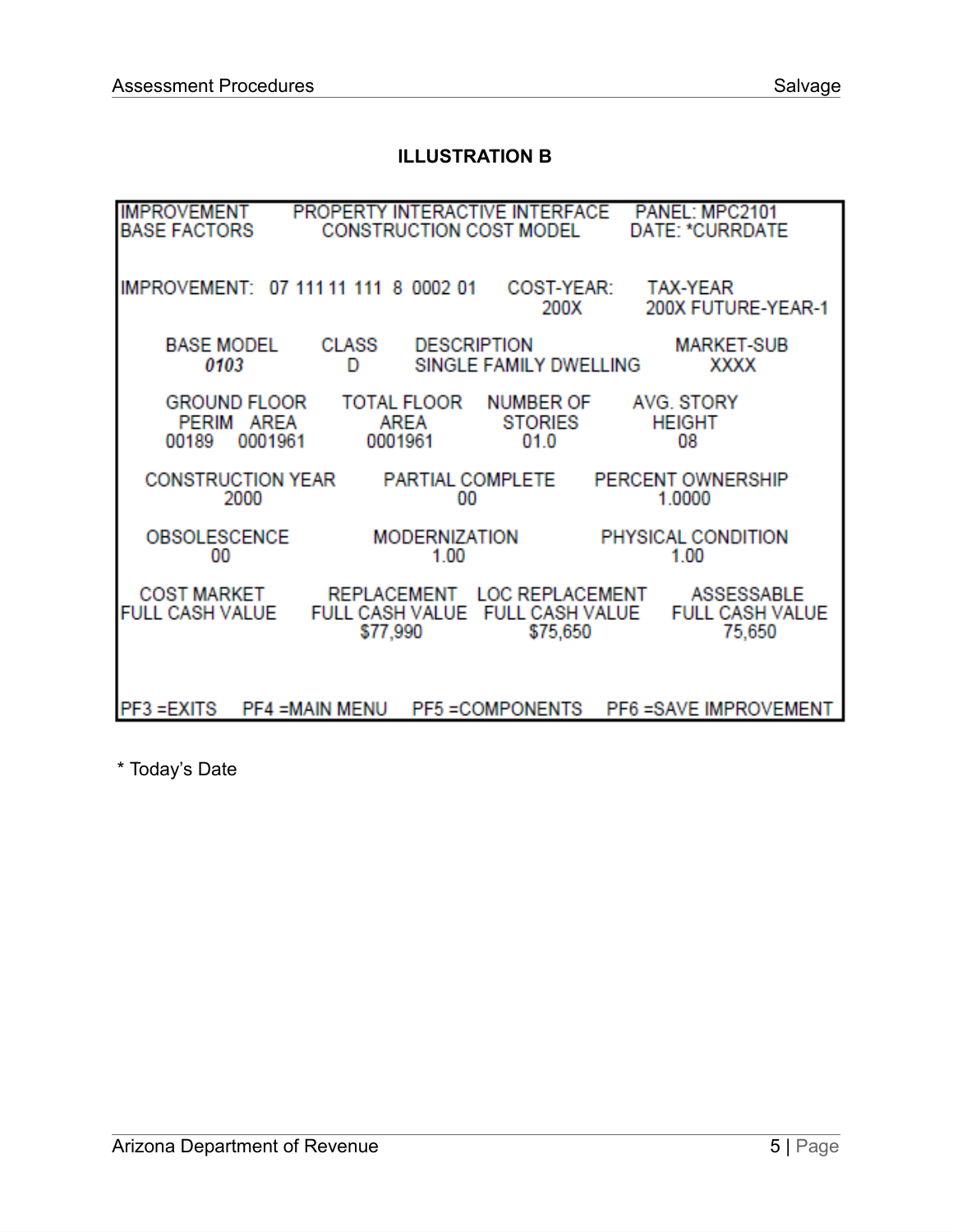#### **ILLUSTRATION C**

| <b>IMPROVEMENT</b><br><b>BASE FACTORS</b>  |                                                               | PROPERTY INTERACTIVE INTERFACE<br><b>CONSTRUCTION COST MODEL</b> |                                             | PANEL: MPC2101<br>DATE: *CURRDATE                                           |
|--------------------------------------------|---------------------------------------------------------------|------------------------------------------------------------------|---------------------------------------------|-----------------------------------------------------------------------------|
|                                            | IMPROVEMENT: 07 111 11 111 8 0002 01                          | 200X                                                             | COST-YEAR:                                  | <b>TAX-YEAR</b><br>200X FUTURE-YEAR-1                                       |
| <b>BASE MODEL</b><br>0109                  | <b>CLASS</b><br>D                                             | <b>DESCRIPTION</b><br>SINGLE FAMILY DWELLING                     |                                             | <b>MARKET-SUB</b><br><b>XXXX</b>                                            |
| <b>GROUND FLOOR</b><br>PERIM AREA<br>00189 | 0001961<br>0001961                                            | TOTAL FLOOR NUMBER OF<br>AREA                                    | STORIES<br>01.0                             | AVG. STORY<br><b>HEIGHT</b><br>08                                           |
| 2000                                       | CONSTRUCTION YEAR PARTIAL COMPLETE                            | 00                                                               |                                             | PERCENT OWNERSHIP<br>1.0000                                                 |
| <b>OBSOLESCENCE</b><br>95                  |                                                               | <b>MODERNIZATION</b><br>1.00                                     |                                             | PHYSICAL CONDITION<br>1.00                                                  |
| COST MARKET<br>FULL CASH VALUE             | \$77,990                                                      |                                                                  | FULL CASH VALUE FULL CASH VALUE<br>\$75,650 | REPLACEMENT LOC REPLACEMENT ASSESSABLE<br><b>FULL CASH VALUE</b><br>\$75650 |
|                                            | WARNING - OBSOLESCENSE DEFAULTS TO 95%, PRESS ENTER TO ACCEPT |                                                                  |                                             |                                                                             |
| PF3 = EXITS                                | <b>PF4 =MAIN MENU</b>                                         | PF5 = COMPONENTS                                                 |                                             | <b>PF6 = SAVE IMPROVEMENT</b>                                               |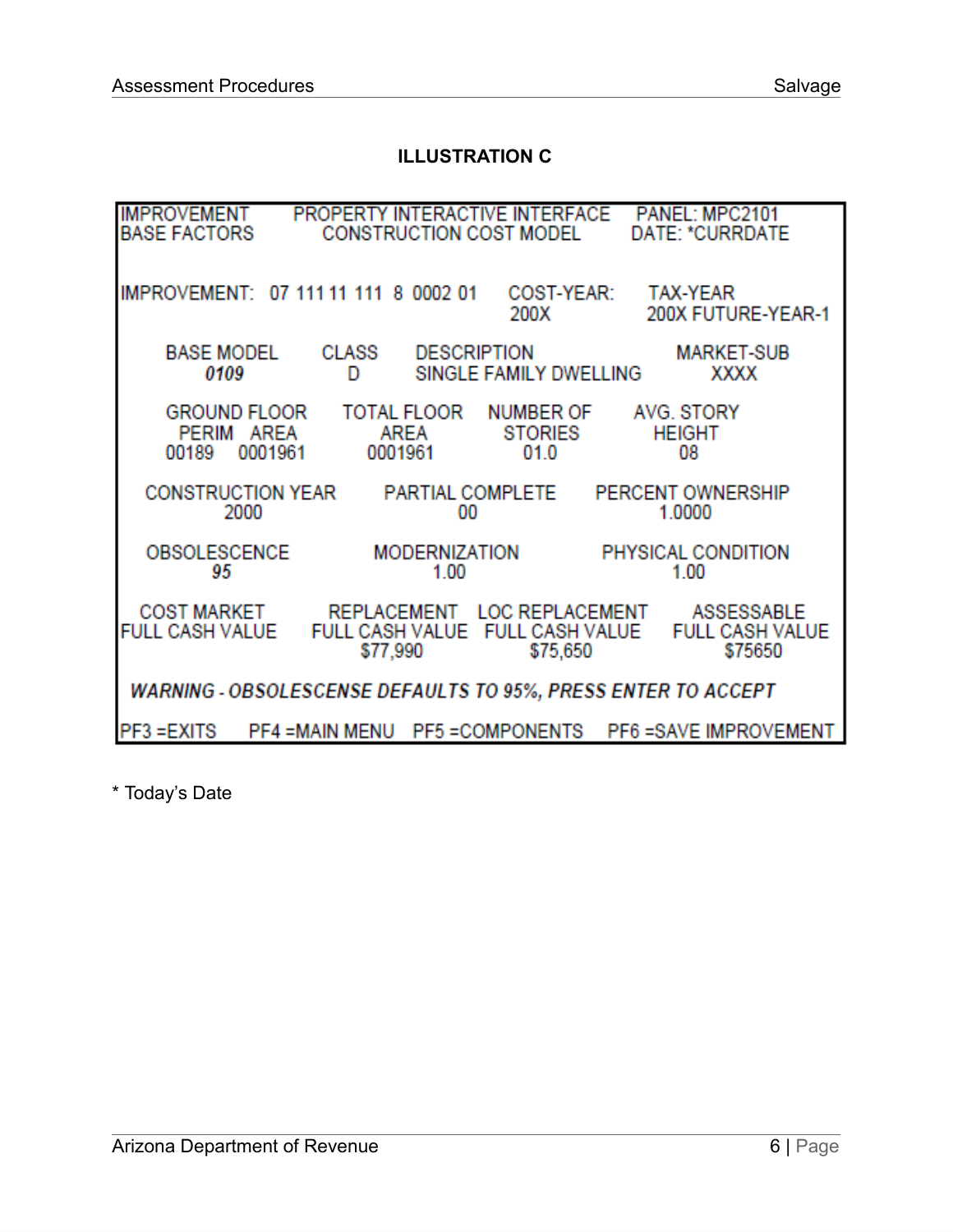#### **ILLUSTRATION D**

| <b>IMPROVEMENT</b><br><b>BASE FACTORS</b> |                                      | PROPERTY INTERACTIVE INTERFACE<br><b>CONSTRUCTION COST MODEL</b>           |                                            | PANEL: MPC2101<br>DATE: *CURRDATE              |
|-------------------------------------------|--------------------------------------|----------------------------------------------------------------------------|--------------------------------------------|------------------------------------------------|
|                                           | IMPROVEMENT: 07 111 11 111 8 0002 01 |                                                                            | COST-YEAR:<br>200X                         | <b>TAX-YEAR</b><br>200X FUTURE-YEAR-1          |
| <b>BASE MODEL</b><br>0109                 | <b>CLASS</b><br>D                    | <b>DESCRIPTION</b>                                                         | SINGLE FAMILY DWELLING                     | <b>MARKET-SUB</b><br><b>XXXX</b>               |
| <b>GROUND FLOOR</b><br>PERIM<br>00189     | AREA<br>0001961                      | TOTAL FLOOR<br>AREA<br>0001961                                             | <b>NUMBER OF</b><br><b>STORIES</b><br>01.0 | AVG. STORY<br><b>HEIGHT</b><br>08              |
|                                           | <b>CONSTRUCTION YEAR</b><br>2000     | PARTIAL COMPLETE<br>00                                                     |                                            | PERCENT OWNERSHIP<br>1.0000                    |
| <b>OBSOLESCENCE</b><br>95                 |                                      | MODERNIZATION<br>1.00                                                      |                                            | PHYSICAL CONDITION<br>1.00                     |
| COST MARKET<br><b>FULL CASH VALUE</b>     |                                      | REPLACEMENT LOC REPLACEMENT<br>FULL CASH VALUE FULL CASH VALUE<br>\$77,990 | \$75,650                                   | ASSESSABLE<br><b>FULL CASH VALUE</b><br>\$3783 |
| PF3 = EXITS                               | <b>PF4 =MAIN MENU</b>                | <b>PF5 = COMPONENTS</b>                                                    |                                            | PF6 = SAVE IMPROVEMENT                         |